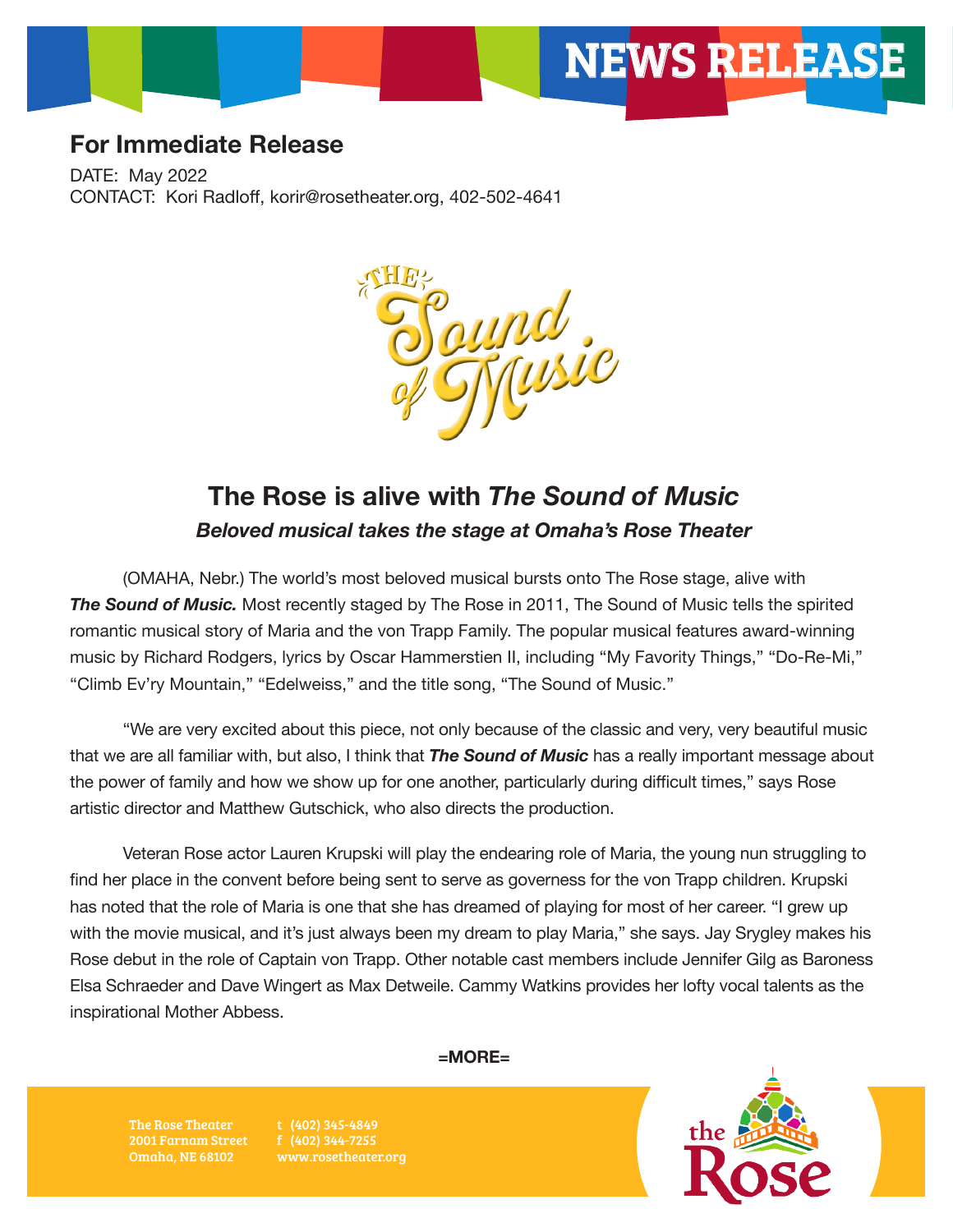## *The Sound of Music* **at The Rose Theater Page 2 of 3 Contact: Kori Radloff, 402-502-4641**

Thirteen youth actors take on the roles of the von Trapp children. Most of the children have been double-cast as the mischievious musical family. The cast has been rehearsing since early May in preparation for the June 3 opening.

The cast will be accompanied by a live orchestra led by music director Jerry Brabec. The 18-piece ensemble is one of the largest The Rose has engaged in recent years and features brass, woodwinds, percussion and strings -- including a harp.

*The Sound of Music* was the final collaboration of Rodgers and Hammerstein, and has won the hearts of audiences worldwide. When Maria is dispatched from the convent to serve as governess to the seven children of the von Trapp family, her arrival is met with resistance. But Maria's soaring spirit and love for music is a winning combination that helps the family unite as they face the threat of a Nazi-occupied Austria.

"It is easy to forget that when we meet the von Trapp children and Captain von Trapp, they are still suffering from the loss of their mother," Gutschick explains. "This is a piece that I think, while it is celebratory and wonderful, there are some things about it that I think are deeply rooted in pain. How we navigate that with authenticity and with courage -- presenting this show at this moment in time as our community is coming out of this pandemic that paused all of our lives -- that's the message that I think will resonate with audiences."

"I think a big musical like this that is very clear-eyed about the fact that the world isn't perfect, but that we each can bring our own moments of perfection and generosity and love to the improvement of that world, that's something that I think is a really important message," says Gutschick.

The enduring story set to a stirring musical score make The Sound of Music the perfect family outing for audiences of all ages. The 2-1/2 hour show will include an intermission. *The Sound of Music* will be presented June 3 - 19, 2022, with performances Fridays at 7 pm, Saturdays at 2 pm, and Sundays at 2 pm. Interpretation and captioning for the hearing impaired and audio description services will be offered at the 2 pm show on Saturday, June 11. Tickets are \$27 main floor, \$22 balcony. Rose members receive discounted tickets.

*The Sound of Music* is sponsored by Children's Hospital & Medical Center, Nebraska Furniture Mart, Runza, Mutual of Omaha, the Nebraska Arts Council, and the Nebraska Cultural Endowment.

Tickets are available at www.rosetheater.org or by calling The Rose Box Office at (402) 345-4849.

### **=MORE=**